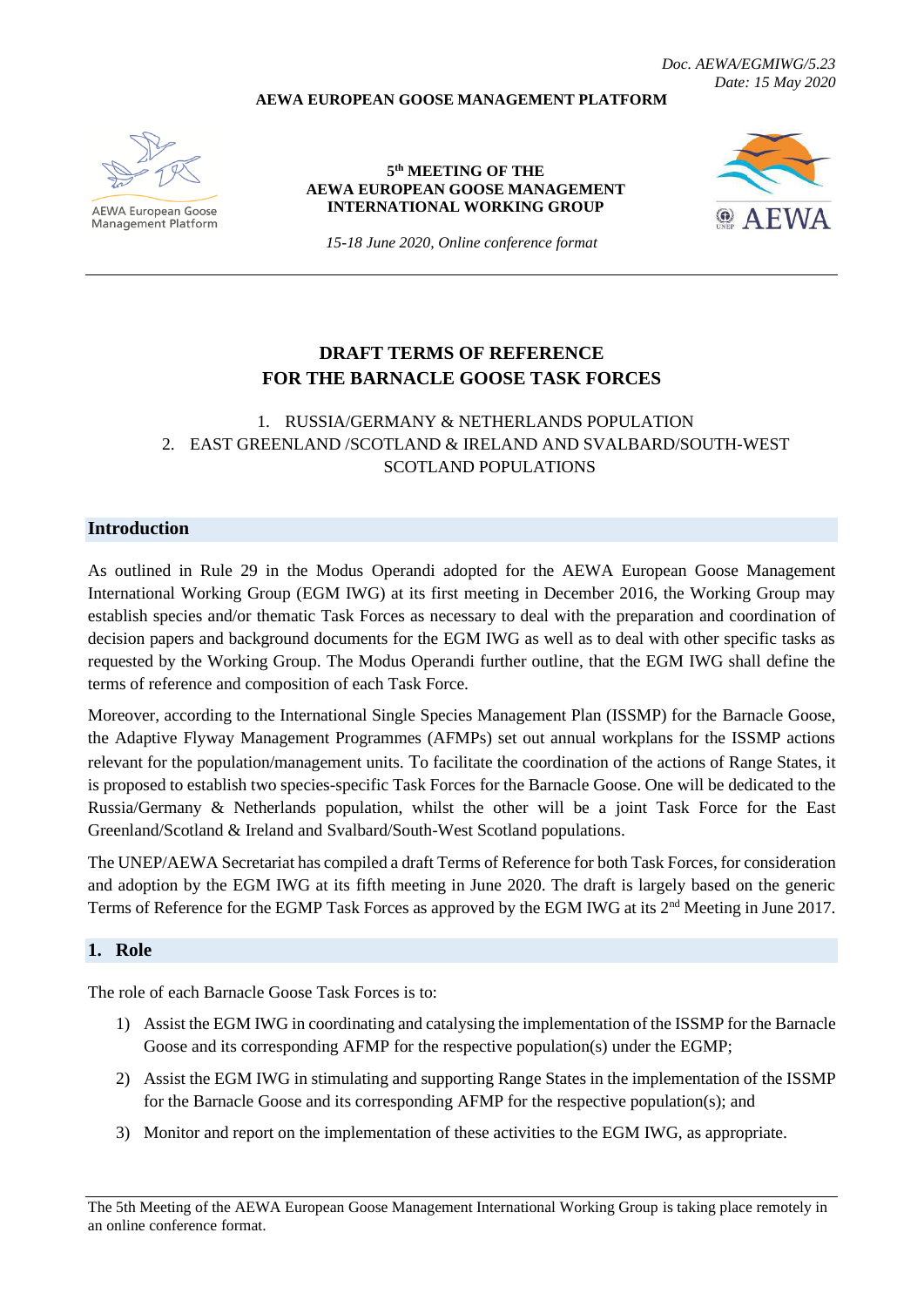#### **2. Tasks**

The Barnacle Goose Task Forces will:

- support the EGM IWG by suggesting implementation priorities and compiling/revising the annual workplans under the corresponding AFMP for the respective population(s);
- assist the EGM IWG in coordinating international implementation according to the AFMP for the respective population(s) and the annual workplans;
- assist with coordination and joint planning of regular and thorough monitoring of the respective population(s) in cooperation with the EGMP Data Centre;
- stimulate and support scientific research in the species necessary for conservation and management;
- facilitate internal and external communication and exchange of scientific, technical, legal and other required information;
- lead on assessment of implementation and effectiveness as well as update/revision of the AFMP for the respective population(s) and the ISSMP, as required;
- develop/revise and implement its own annual work plan under the AFMP for the respective population(s);
- liaise and coordinate with the other EGMP Task Forces, as necessary;
- assist in other ways as requested by the EGM IWG.

#### **3. Membership**

The Barnacle Goose Task Forces will be open to (1) designated representatives of governmental bodies of each principal Range States to each respective population(s) of the Barnacle Goose, (2) representatives of national expert and stakeholder organisations as designated by the state authorities from each principal Range States of each respective population(s), (3) representatives of admitted observer organisations to the EGM IWG, and (4) other experts as required.

The Coordinator of each Barnacle Goose Task Force may invite and admit international expert and stakeholder organisations as well as individual experts to the Task Force via the UNEP/AEWA Secretariat and in consultation with the relevant Range States, as necessary.

To ensure coordination with the activities carried out by the EGMP Data Centre, the Data Centre will be represented by a staff member in each Task Force.

#### **4. Officers**

The UNEP/AEWA Secretariat will identify a voluntary Coordinator for each Task Force, ideally from one of the major Range States or organizations/institutes with expertise on the subject matter of the Task Force, to oversee the operations of the Task Force in close cooperation with the Secretariat and the EGMP Data Centre.

### **5. Communication**

The Task Force will conduct its work mainly electronically via the EGMP website and workspace as well as via email, GoTo Meeting and other online communication platforms, as appropriate.